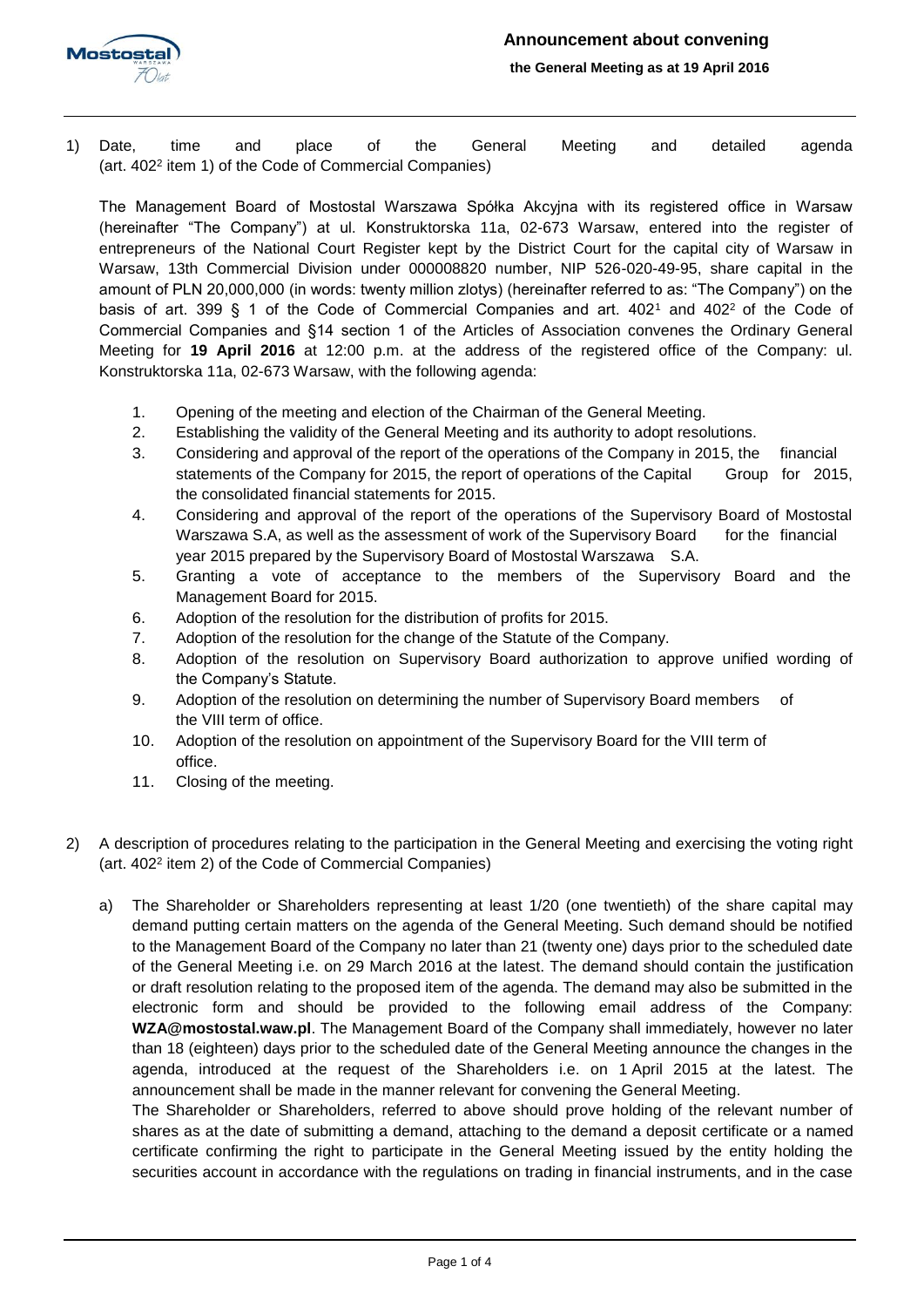

of shareholders being legal persons or partnerships, confirm also the authorization to act on behalf of this entity attaching a current extract from the National Court Register or in the case of shareholders being natural persons – a copy of the document confirming identity of the shareholder. In case of the shareholders notifying the demand with the use of electronic communication media, the documents should be sent in the PDF format.

b) The Shareholder or Shareholders representing at least 1/20 (one twentieth) of the share capital may prior to the date of the General Meeting notify to the Company in writing or with the use of electronic communication media the draft resolutions with a justification relating to the matters put on the agenda of the General Meeting or matters which are to be introduced to the agenda. Draft resolutions should also be provided to the following email address of the Company: [WZA@mostostal.waw.pl.](mailto:WZA@mostostal.waw.pl) The Company shall immediately publish draft resolutions on its website.

The Shareholder or Shareholders, referred to above should prove holding of the relevant number of shares as at the date of submitting a demand, attaching to the demand a deposit certificate or a named certificate confirming the right to participate in the General Meeting issued by the entity holding the securities account in accordance with the regulations on trading in financial instruments, and in the case of shareholders being legal persons and partnerships, confirm also the authorization to act on behalf of this entity, attaching a current extract from the National Court Register or in the case of shareholders being natural persons – a copy of the document confirming identity of the shareholder. In the case of the shareholders notifying the draft resolutions with the use of electronic communication media, the documents should be sent in the PDF format.

- c) Each of the Shareholder may during the General Meeting notify the draft resolutions relating to the matters put on the agenda.
- d) 1. The Shareholder may vote differently for each of the shares held.

2. The Shareholder may participate in the General Meeting and exercise the voting right in person or by proxy. The right to appoint a proxy at the General Meeting and a number of proxies may not be limited. The form enabling to exercise the voting right by proxy including the details specified in art.  $402<sup>3</sup>$  of the Code of Commercial Companies has been published on the website: **www.mostostal.waw.pl**

3. The Proxy performs all rights of the shareholder at the General Meeting, unless the document of proxy provides otherwise.

4. The Proxy may grant further proxies, if this is stated in the document of proxy.

5. The Proxy may represent more than one Shareholder and vote differently for the shares of each Shareholder.

6. The Shareholder holding shares recorded on more than one securities account may appoint separate proxies to exercise the rights attached to the shares recorded on each of these accounts.

7. The proxy to participate in the General Meeting and exercise the voting right shall be granted in writing or in the electronic form. Granting of the proxy in the electronic form does not require using a safe electronic signature verified by a valid qualified certificate.

8. The Shareholder notifies the Company one day prior to the scheduled date of the General Meeting at the latest of granting the proxy in the electronic form by sending to the following email address of the Company: [WZA@mostostal.waw.pl](mailto:WZA@mostostal.waw.pl) the proxy in the PDF format prepared on the proxy form made available by the Company and legibly signed by the Shareholder, or person(s) authorized to represent the Shareholder. In the case of Shareholders on whom the legal provisions confer the legal personality, the current extract from the relevant register in the PDF format should be sent with the proxy. The above manner of notification enables, although in a limited way, identification of the Shareholder and their proxy and the verification of the validity of the proxy.

The Shareholder bears risk associated with granting the proxy and notifying the Company of granting it in the electronic form in the manner different than indicated in item 8.

9. The above procedure shall be applied accordingly to revoke the proxy.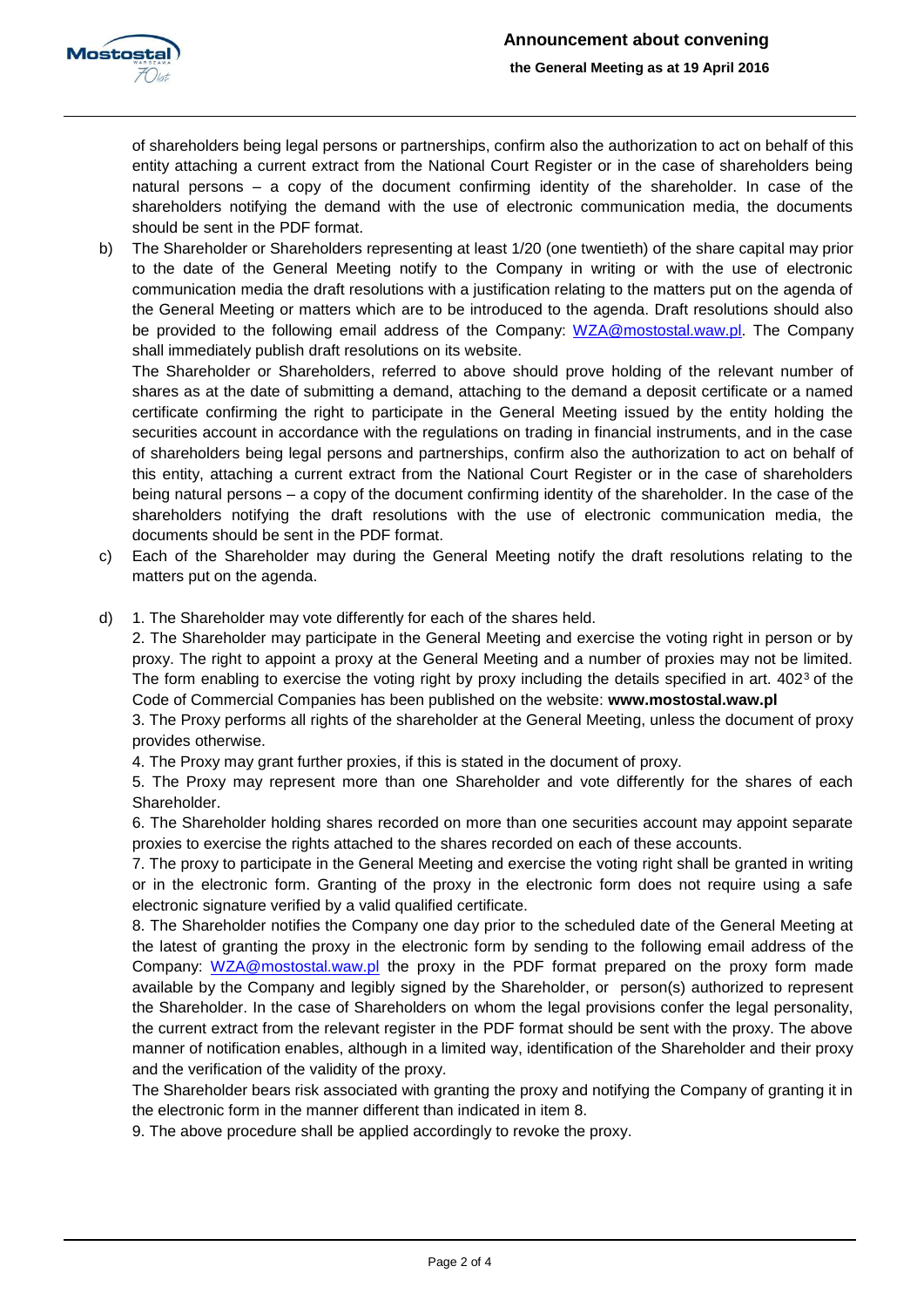

10. The Shareholder or proxy of the Shareholder should hold a document with a photograph confirming their identity and present such document at each request of the Company or the Chairman of the General Meeting.

11. If the member of the Management Board, member of the Supervisory Board, employee of the Company or a member of bodies or employee of a subsidiary of the Company is the proxy at the General Meeting, the proxy may authorize them to representation at only one General Meeting. The Proxy is obliged to disclose to the Shareholder the circumstances indicating the existence of or the possibility of arising a conflict of interest. Granting of further proxy shall be excluded. The Proxy, referred to above, shall vote in accordance with the instructions given by the Shareholder.

12. The Shareholder may neither in person nor by proxy vote on the adoption of resolutions relating to their responsibility towards the Company on any grounds, including granting a vote of acceptance, release of the obligation towards the Company and a dispute between them and the Company.

- e) The Articles of Association does not provide for the participation in the General Meeting with the use of electronic communication means.
- f) The Articles of Association does not provide for speaking at the General Meeting with the use of electronic communication means.
- g) The Regulations of the General Meeting of the Company do not provide for exercising the voting right by correspondence or with the use of electronic communication means.
- h) The Shareholder has a right to demand being issued the copies of motions in the matters covered by the agenda within one week prior to the General Meeting.
- 3) Record Date (art. 402<sup>2</sup> item 3) of the Code of Commercial Companies) The Record Date in accordance with art.406<sup>1</sup> of the Code of Commercial Companies is 3 April 2016.
- 4) Information on the right to participate in the General Meeting (art. 402<sup>2</sup> item 4 of the Code of Commercial Companies)

Only persons being the shareholders of the Company 16 (sixteen) days prior to the date of the General Meeting (the record date of participation in the General Meeting) have the right to participate in the General Meeting, i.e. on their securities account the shares of the Company will be recorded as at 3 April 2016.

No later than after making this announcement about convening of the General Meeting (i.e. no earlier than 23 March 2015) and no later than until 4 April 2016 (the first working day after the Record Date) they will submit to the entity holding a securities account the request to issue a named certificate of the right to participate in the General Meeting.

- 5) Access to the documentation and draft resolutions (art. 402<sup>2</sup> item 5) of the Code of Commercial Companies) The full text of the documentation which is to be submitted to the General Meeting and the draft resolutions are available in the document form at the address of the registered office of the Company at ul. Konstruktorska 11a, 02-673 Warsaw, at the Office of the Management Board (room 616), from 23 March 2016 to 19 April 2016, from 10.00 a.m. to 4 p.m. and in the electronic form in the PDF format on the website of the Company: [www.mostostal.waw.pl.](http://www.mostostal.waw.pl/)
- 6) Website of the Company (art. 402<sup>2</sup> item 6 of the Code of Commercial Companies) Information relating to the General Meeting is made available at the following address of the website of the Company: [www.mostostal.waw.pl.](http://www.mostostal.waw.pl/)
- 7) Certificate of attendance. List. List of Shareholders entitled to participate in the General Meeting (art.  $406^3$ and art. 407 of the Code of Commercial Companies) 1. At the request of the Shareholder entitled to dematerialised bearer shares, notified no earlier than after making the announcement on convening the General Meeting and no later than on the first working day after the Record Date, i.e. between 23 March 2016 and 4 April 2016, the entity holding a securities account shall